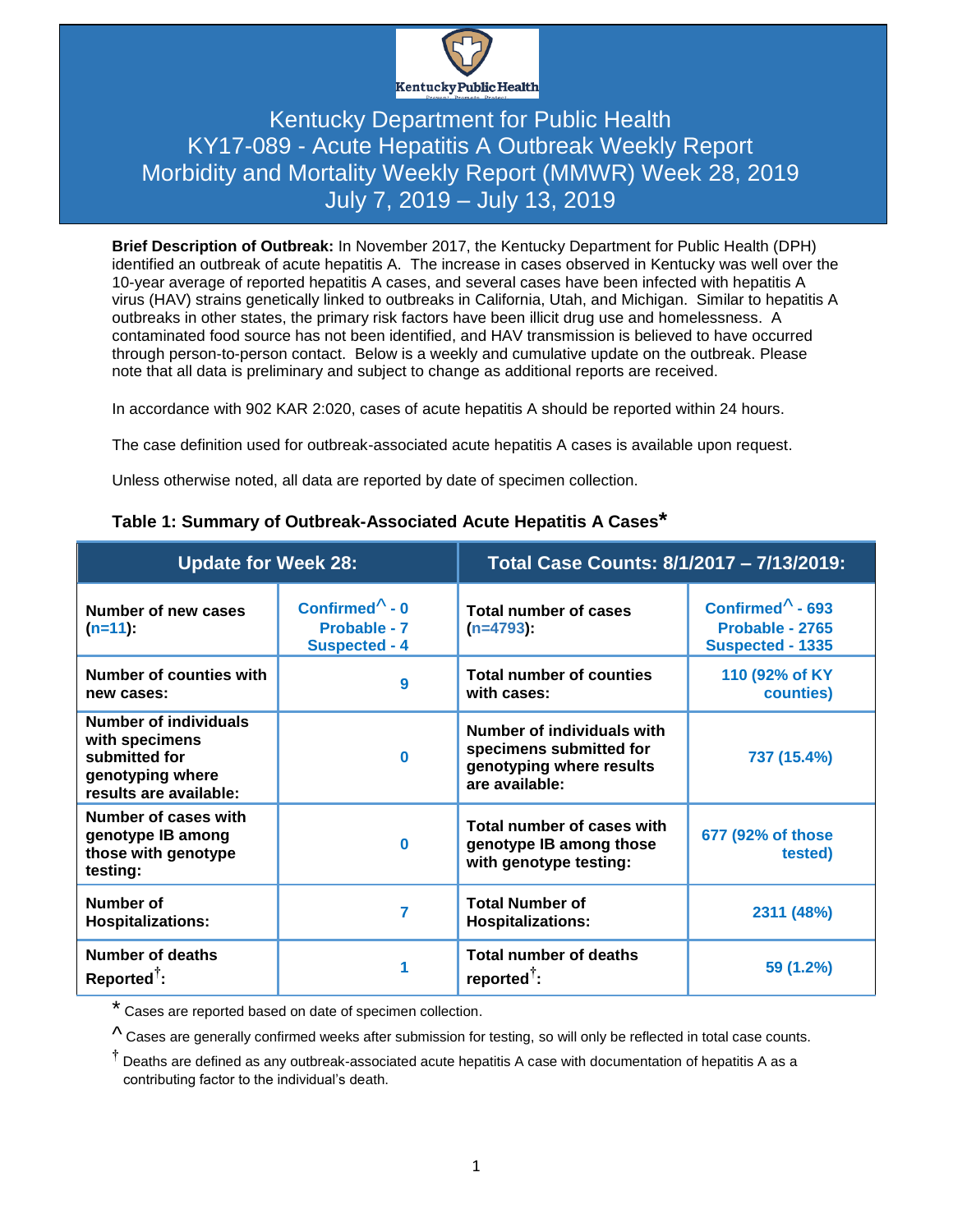| KY17-089 Distribution Of Outbreak-Associated Acute Hepatitis A Cases,<br>by County, August 1, 2017 - July 13, 2019 *. ^* |                                          |                                        |                                       |                                        |                                                   |
|--------------------------------------------------------------------------------------------------------------------------|------------------------------------------|----------------------------------------|---------------------------------------|----------------------------------------|---------------------------------------------------|
| <b>County</b>                                                                                                            | <b>Total number of</b><br>cases reported | <b>Number of</b><br>confirmed<br>cases | <b>Number of</b><br>probable<br>cases | <b>Number of</b><br>suspected<br>cases | <b>Incident Rate</b><br>per 100,000<br>population |
| Adair                                                                                                                    | 3                                        | $\pmb{0}$                              | $\overline{2}$                        | 1                                      | 15.4                                              |
| Allen                                                                                                                    | 46                                       | 6                                      | 28                                    | 12                                     | 219.7                                             |
| Anderson                                                                                                                 | 25                                       | $\pmb{0}$                              | 18                                    | $\overline{7}$                         | 110.9                                             |
| <b>Ballard</b>                                                                                                           | 12                                       | $\overline{\mathcal{A}}$               | $\sqrt{5}$                            | $\mathbf{3}$                           | 149.3                                             |
| <b>Barren</b>                                                                                                            | 16                                       | 1                                      | 15                                    | $\boldsymbol{0}$                       | 36.5                                              |
| <b>Bath</b>                                                                                                              | 37                                       | 1                                      | 14                                    | 22                                     | 298.9                                             |
| <b>Bell</b>                                                                                                              | 65                                       | $\sqrt{5}$                             | 36                                    | 24                                     | 241.7                                             |
| <b>Boone</b>                                                                                                             | 63                                       | 5                                      | 35                                    | 23                                     | 48.2                                              |
| <b>Bourbon</b>                                                                                                           | 12                                       | $\pmb{0}$                              | 10                                    | $\overline{2}$                         | 59.9                                              |
| <b>Boyd</b>                                                                                                              | 174                                      | 101                                    | 45                                    | 28                                     | 362.7                                             |
| <b>Boyle</b>                                                                                                             | 30                                       | $\pmb{0}$                              | 18                                    | 12                                     | 100.3                                             |
| <b>Bracken</b>                                                                                                           | $\,6$                                    | $\pmb{0}$                              | $\overline{\mathbf{4}}$               | $\overline{2}$                         | 72.6                                              |
| <b>Breathitt</b>                                                                                                         | 30                                       | $\mathbf 1$                            | 22                                    | $\overline{7}$                         | 231.7                                             |
| <b>Bullitt</b>                                                                                                           | 64                                       | 32                                     | 23                                    | $\boldsymbol{9}$                       | 79.8                                              |
| <b>Butler</b>                                                                                                            | 11                                       | $\pmb{0}$                              | $\overline{7}$                        | 4                                      | 85.7                                              |
| Calloway                                                                                                                 | 1                                        | $\pmb{0}$                              | $\boldsymbol{0}$                      | 1                                      | 2.6                                               |
| Campbell                                                                                                                 | 69                                       | $\mathbf{3}$                           | 56                                    | 10                                     | 74.6                                              |
| Carlisle                                                                                                                 | $\mathbf{1}$                             | $\pmb{0}$                              | $\mathbf{1}$                          | $\pmb{0}$                              | 20.6                                              |
| Carroll                                                                                                                  | 12                                       | $\overline{2}$                         | $\overline{7}$                        | $\sqrt{3}$                             | 112.0                                             |
| Carter                                                                                                                   | 127                                      | 43                                     | 62                                    | 22                                     | 467.9                                             |
| Casey                                                                                                                    | 12                                       | $\mathbf 1$                            | $\overline{7}$                        | $\overline{\mathbf{4}}$                | 76.2                                              |
| Christian                                                                                                                | 77                                       | 14                                     | 52                                    | 11                                     | 109.4                                             |

#### **Table 2: Cumulative Distribution of Cases by County**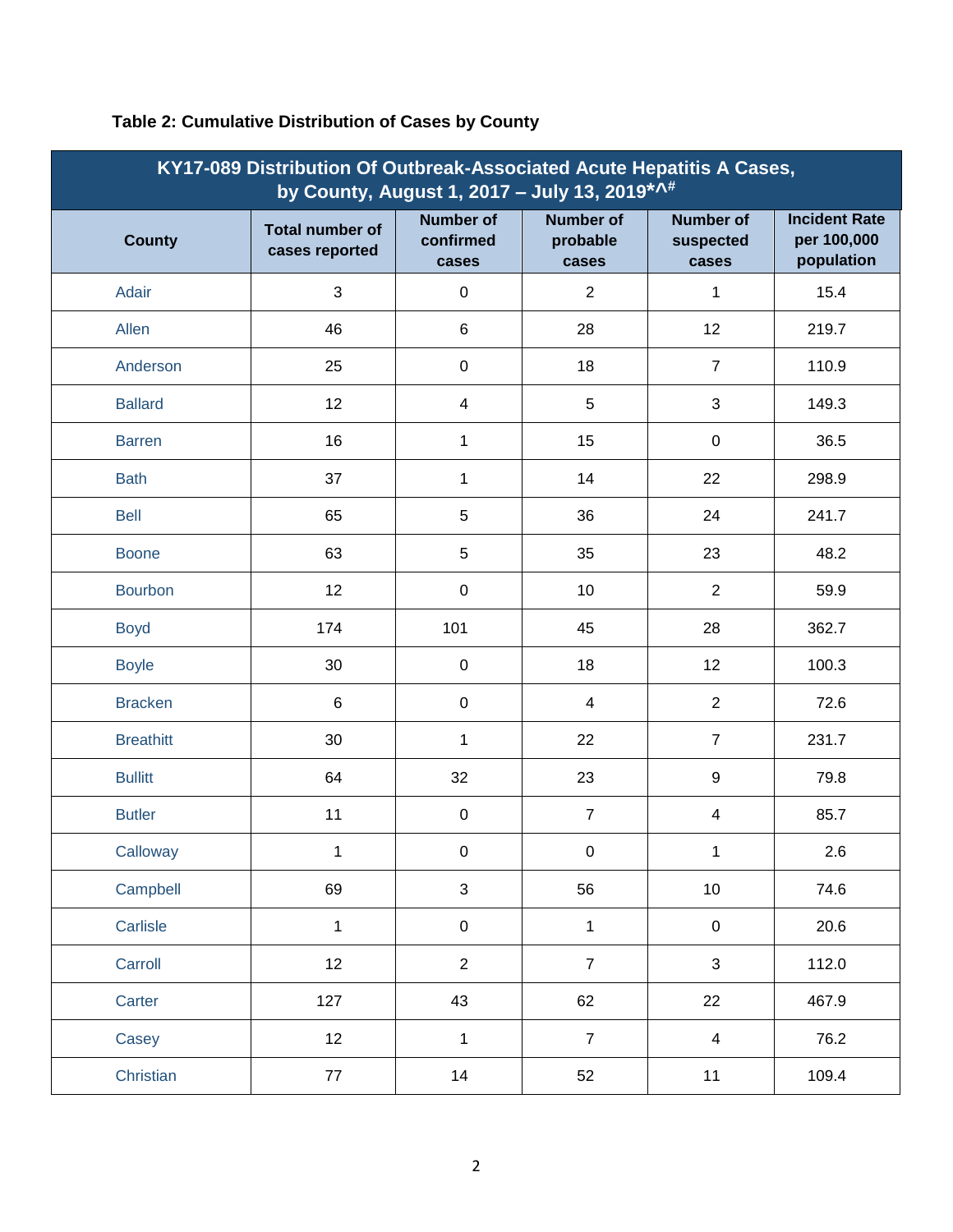| KY17-089 Distribution Of Outbreak-Associated Acute Hepatitis A Cases,<br>by County, August 1, 2017 - July 13, 2019 <sup>* ^#</sup> |                                          |                                        |                                       |                                        |                                                   |
|------------------------------------------------------------------------------------------------------------------------------------|------------------------------------------|----------------------------------------|---------------------------------------|----------------------------------------|---------------------------------------------------|
| <b>County</b>                                                                                                                      | <b>Total number of</b><br>cases reported | <b>Number of</b><br>confirmed<br>cases | <b>Number of</b><br>probable<br>cases | <b>Number of</b><br>suspected<br>cases | <b>Incident Rate</b><br>per 100,000<br>population |
| <b>Clark</b>                                                                                                                       | 93                                       | $\pmb{0}$                              | 57                                    | 36                                     | 258.0                                             |
| Clay                                                                                                                               | 81                                       | $\pmb{0}$                              | 38                                    | 43                                     | 397.7                                             |
| <b>Clinton</b>                                                                                                                     | 5                                        | $\pmb{0}$                              | 4                                     | 1                                      | 48.7                                              |
| Crittenden                                                                                                                         | $\overline{2}$                           | $\pmb{0}$                              | 1                                     | 1                                      | 22.0                                              |
| Cumberland <sup>^</sup>                                                                                                            | $\mathbf 1$                              | $\pmb{0}$                              | $\mathbf{1}$                          | $\pmb{0}$                              | 14.9                                              |
| <b>Daviess</b>                                                                                                                     | $\overline{\mathbf{4}}$                  | $\mathbf 0$                            | $\overline{2}$                        | $\overline{2}$                         | 4.0                                               |
| Edmonson                                                                                                                           | 1                                        | $\mathbf 0$                            | 1                                     | $\mathsf 0$                            | 8.2                                               |
| <b>Elliott</b>                                                                                                                     | 23                                       | $\overline{4}$                         | 4                                     | 15                                     | 305.7                                             |
| <b>Estill</b>                                                                                                                      | 15                                       | $\pmb{0}$                              | 13                                    | $\overline{2}$                         | 105.1                                             |
| Fayette                                                                                                                            | 205                                      | 4                                      | 150                                   | 51                                     | 63.7                                              |
| Fleming                                                                                                                            | $\overline{\mathbf{4}}$                  | $\mathbf 0$                            | 0                                     | 4                                      | 27.7                                              |
| Floyd                                                                                                                              | 145                                      | 3                                      | 80                                    | 62                                     | 399.8                                             |
| Franklin                                                                                                                           | 57                                       | 1                                      | 43                                    | 13                                     | 112.9                                             |
| Gallatin                                                                                                                           | 8                                        | $\pmb{0}$                              | 5                                     | 3                                      | 91.2                                              |
| Garrard                                                                                                                            | 19                                       | $\pmb{0}$                              | 13                                    | 6                                      | 108.4                                             |
| Grant                                                                                                                              | 43                                       | $\mathfrak{S}$                         | 34                                    | $\,6\,$                                | 172.1                                             |
| Graves                                                                                                                             | $\mathbf{1}$                             | $\mathbf 0$                            | $\mathsf 0$                           | $\mathbf{1}$                           | 2.7                                               |
| Grayson                                                                                                                            | 30                                       | $\overline{2}$                         | 25                                    | 3                                      | 113.8                                             |
| Green                                                                                                                              | $\mathbf{3}$                             | $\boldsymbol{0}$                       | $\mathbf{3}$                          | $\mathbf 0$                            | 27.1                                              |
| Greenup                                                                                                                            | 62                                       | $30\,$                                 | 20                                    | 12                                     | 174.6                                             |
| Hardin                                                                                                                             | 41                                       | 10                                     | 10 <sub>1</sub>                       | 21                                     | 37.9                                              |
| Harlan                                                                                                                             | 34                                       | $5\,$                                  | 16                                    | 13                                     | 127.3                                             |
| Harrison                                                                                                                           | 27                                       | $\pmb{0}$                              | 16                                    | 11                                     | 143.8                                             |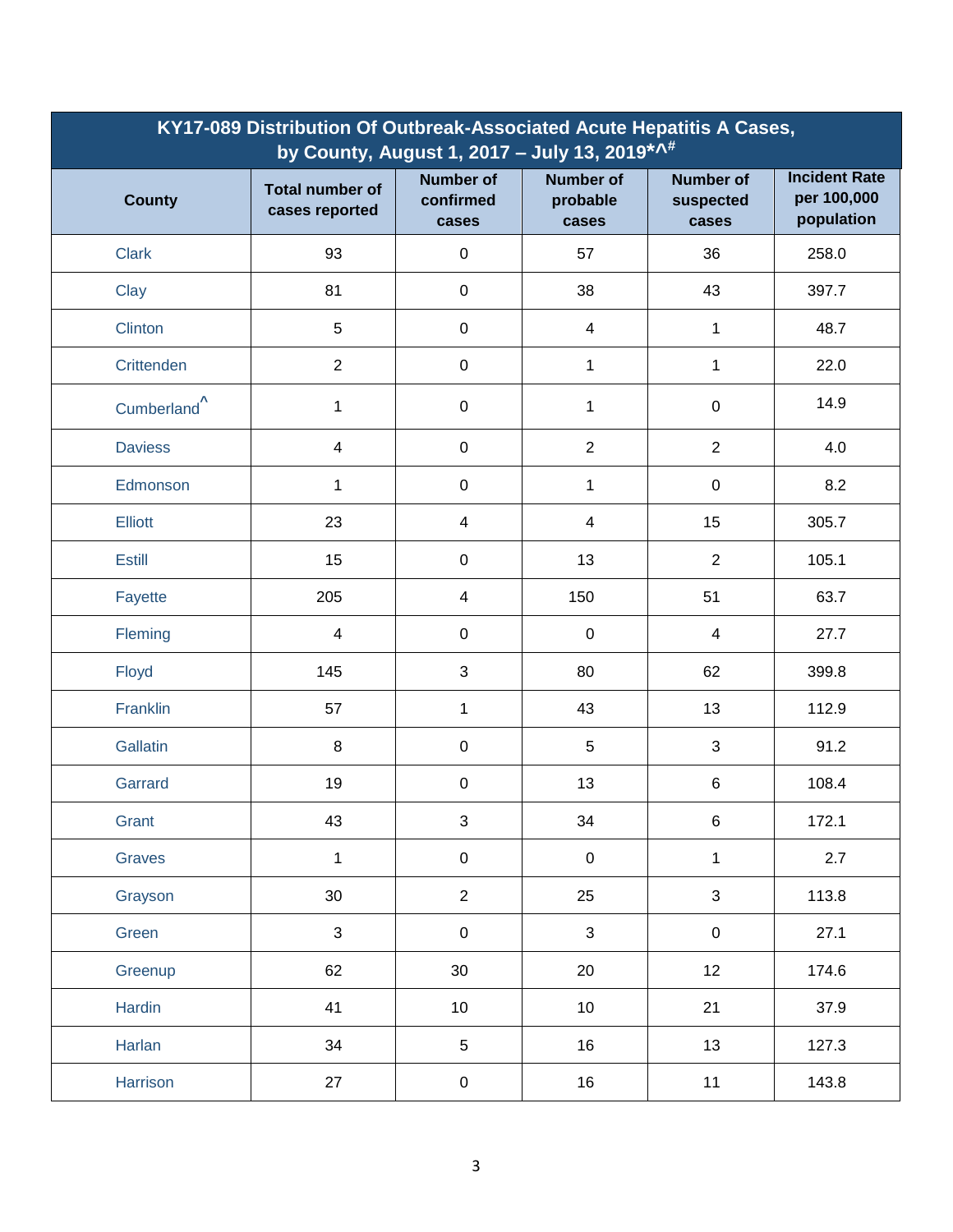| KY17-089 Distribution Of Outbreak-Associated Acute Hepatitis A Cases,<br>by County, August 1, 2017 - July 13, 2019 *** |                                          |                                        |                                       |                                        |                                                   |
|------------------------------------------------------------------------------------------------------------------------|------------------------------------------|----------------------------------------|---------------------------------------|----------------------------------------|---------------------------------------------------|
| <b>County</b>                                                                                                          | <b>Total number of</b><br>cases reported | <b>Number of</b><br>confirmed<br>cases | <b>Number of</b><br>probable<br>cases | <b>Number of</b><br>suspected<br>cases | <b>Incident Rate</b><br>per 100,000<br>population |
| Hart                                                                                                                   | $\overline{2}$                           | $\mathbf 0$                            | $\overline{2}$                        | $\pmb{0}$                              | 10.7                                              |
| Henry                                                                                                                  | 13                                       | $\mathfrak{B}$                         | 8                                     | $\overline{2}$                         | 81.2                                              |
| Hickman                                                                                                                | 1                                        | $\pmb{0}$                              | 0                                     | 1                                      | 22.1                                              |
| <b>Hopkins</b>                                                                                                         | 38                                       | $\,6\,$                                | 23                                    | $\boldsymbol{9}$                       | 83.4                                              |
| Jackson                                                                                                                | 22                                       | 1                                      | 11                                    | 10                                     | 163.8                                             |
| Jefferson                                                                                                              | 661                                      | 311                                    | 236                                   | 114                                    | 85.7                                              |
| Jessamine                                                                                                              | 62                                       | $\pmb{0}$                              | 40                                    | 22                                     | 116.2                                             |
| Johnson                                                                                                                | 81                                       | $\pmb{0}$                              | 45                                    | 36                                     | 358.5                                             |
| Kenton                                                                                                                 | 123                                      | 12                                     | 91                                    | 20                                     | 74.4                                              |
| Knott                                                                                                                  | 38                                       | $\sqrt{2}$                             | 24                                    | 12                                     | 248.5                                             |
| <b>Knox</b>                                                                                                            | 105                                      | $\overline{2}$                         | 67                                    | 36                                     | 336.2                                             |
| Larue                                                                                                                  | 3                                        | $\mathbf 0$                            | $\mathbf{1}$                          | $\overline{2}$                         | 21.1                                              |
| Laurel                                                                                                                 | 224                                      | $\mathfrak{3}$                         | 165                                   | 56                                     | 372.3                                             |
| Lawrence                                                                                                               | 33                                       | $\mathfrak{3}$                         | 20                                    | 10                                     | 209.9                                             |
| Lee                                                                                                                    | 36                                       | 1                                      | 33                                    | $\overline{2}$                         | 547.9                                             |
| Leslie                                                                                                                 | 38                                       | $\pmb{0}$                              | 33                                    | $\sqrt{5}$                             | 367.7                                             |
| Letcher                                                                                                                | 15                                       | $\pmb{0}$                              | 13                                    | $\overline{2}$                         | 67.1                                              |
| Lewis                                                                                                                  | 26                                       | $\pmb{0}$                              | 15                                    | 11                                     | 194.9                                             |
| Lincoln                                                                                                                | 38                                       | $\overline{2}$                         | 24                                    | 12                                     | 155.4                                             |
| Logan                                                                                                                  | $\overline{2}$                           | $\pmb{0}$                              | $\overline{2}$                        | $\pmb{0}$                              | 7.4                                               |
| Madison                                                                                                                | 147                                      | $\mathfrak{S}$                         | 99                                    | 45                                     | 161.1                                             |
| Magoffin                                                                                                               | 54                                       | $\pmb{0}$                              | 32                                    | 22                                     | 430.7                                             |
| <b>Marion</b>                                                                                                          | 23                                       | 1                                      | 17                                    | $\sqrt{5}$                             | 118.6                                             |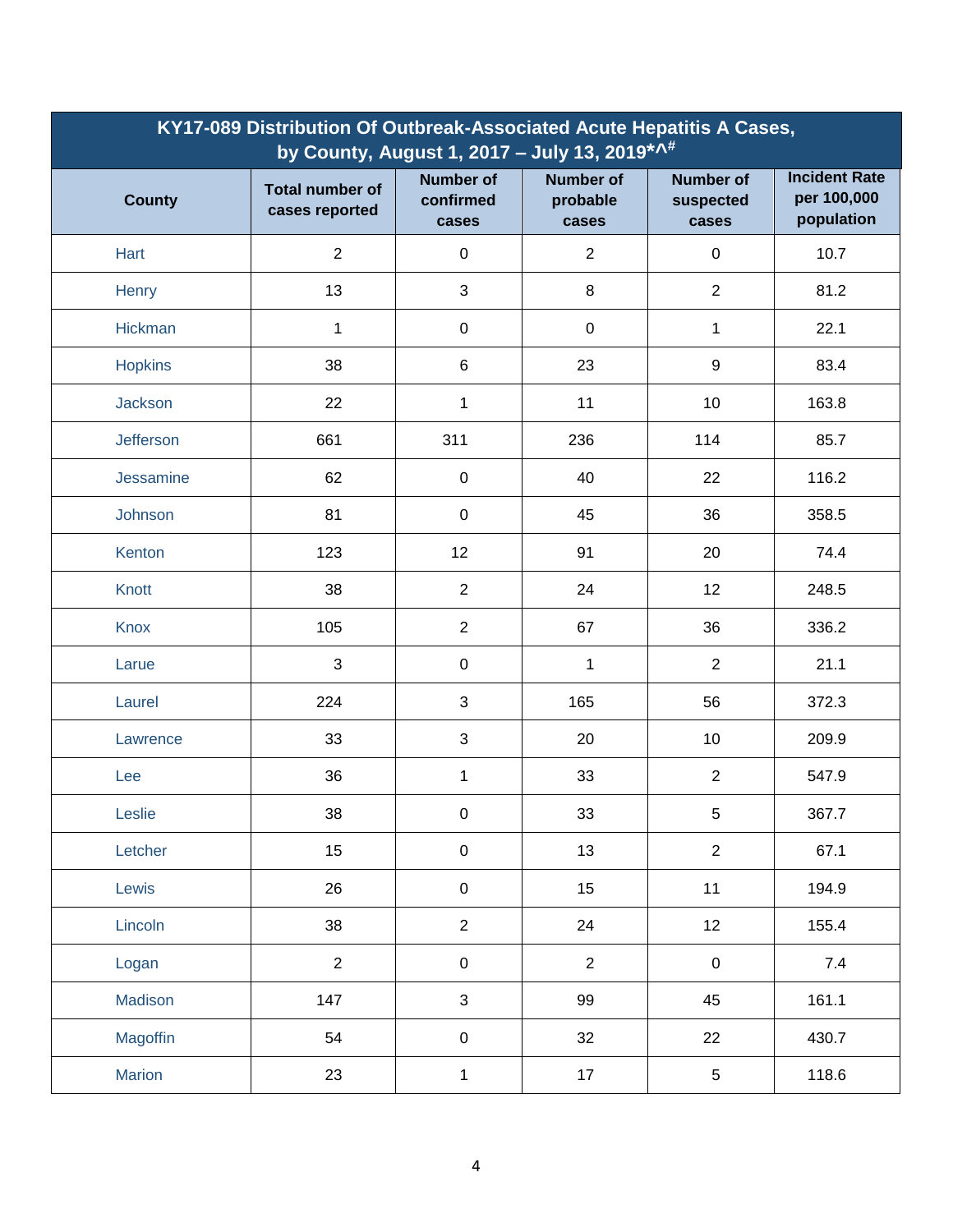| KY17-089 Distribution Of Outbreak-Associated Acute Hepatitis A Cases,<br>by County, August 1, 2017 - July 13, 2019 *** |                                          |                                        |                                       |                                        |                                                   |
|------------------------------------------------------------------------------------------------------------------------|------------------------------------------|----------------------------------------|---------------------------------------|----------------------------------------|---------------------------------------------------|
| <b>County</b>                                                                                                          | <b>Total number of</b><br>cases reported | <b>Number of</b><br>confirmed<br>cases | <b>Number of</b><br>probable<br>cases | <b>Number of</b><br>suspected<br>cases | <b>Incident Rate</b><br>per 100,000<br>population |
| <b>Marshall</b>                                                                                                        | 3                                        | $\pmb{0}$                              | 1                                     | $\overline{2}$                         | 9.6                                               |
| <b>Martin</b>                                                                                                          | 40                                       | $\pmb{0}$                              | 29                                    | 11                                     | 349.3                                             |
| Mason                                                                                                                  | 26                                       | $\boldsymbol{0}$                       | 17                                    | 9                                      | 151.4                                             |
| McCracken                                                                                                              | 15                                       | 4                                      | 6                                     | 5                                      | 22.9                                              |
| <b>McCreary</b>                                                                                                        | 25                                       | $\boldsymbol{0}$                       | 18                                    | $\overline{7}$                         | 143.1                                             |
| <b>Meade</b>                                                                                                           | 12                                       | 1                                      | 1                                     | 10                                     | 42.6                                              |
| <b>Menifee</b>                                                                                                         | 18                                       | $\boldsymbol{0}$                       | 11                                    | $\overline{7}$                         | 278.9                                             |
| <b>Mercer</b>                                                                                                          | 41                                       | 1                                      | 25                                    | 15                                     | 190.5                                             |
| Metcalfe                                                                                                               | $\overline{2}$                           | $\boldsymbol{0}$                       | $\mathbf{1}$                          | 1                                      | 19.8                                              |
| Monroe                                                                                                                 | $\overline{2}$                           | $\boldsymbol{0}$                       | 1                                     | 1                                      | 18.8                                              |
| Montgomery                                                                                                             | 94                                       | $\,6$                                  | 65                                    | 23                                     | 336.6                                             |
| Morgan                                                                                                                 | 23                                       | 1                                      | 18                                    | 4                                      | 174.4                                             |
| <b>Nelson</b>                                                                                                          | 19                                       | 4                                      | 6                                     | 9                                      | 41.6                                              |
| <b>Nicholas</b>                                                                                                        | $\overline{2}$                           | $\boldsymbol{0}$                       | $\mathsf 0$                           | $\overline{2}$                         | 28.1                                              |
| Ohio                                                                                                                   | $\,6\,$                                  | $\boldsymbol{0}$                       | 3                                     | 3                                      | 24.8                                              |
| Oldham                                                                                                                 | 16                                       | 4                                      | 8                                     | 4                                      | 24.1                                              |
| Owen                                                                                                                   | 13                                       | $\pmb{0}$                              | 11                                    | $\overline{2}$                         | 120.8                                             |
| Owsley                                                                                                                 | 12                                       | $\pmb{0}$                              | 9                                     | 3                                      | 270.6                                             |
| Pendleton                                                                                                              | 29                                       | $\overline{2}$                         | 19                                    | $\,8\,$                                | 199.0                                             |
| Perry                                                                                                                  | 88                                       | $\overline{2}$                         | 63                                    | 23                                     | 331.4                                             |
| Pike                                                                                                                   | 81                                       | $\pmb{0}$                              | 60                                    | 21                                     | 137.6                                             |
| Powell                                                                                                                 | 48                                       | $\pmb{0}$                              | 30                                    | 18                                     | 387.9                                             |
| Pulaski                                                                                                                | 91                                       | $\pmb{0}$                              | 60                                    | 31                                     | 141.2                                             |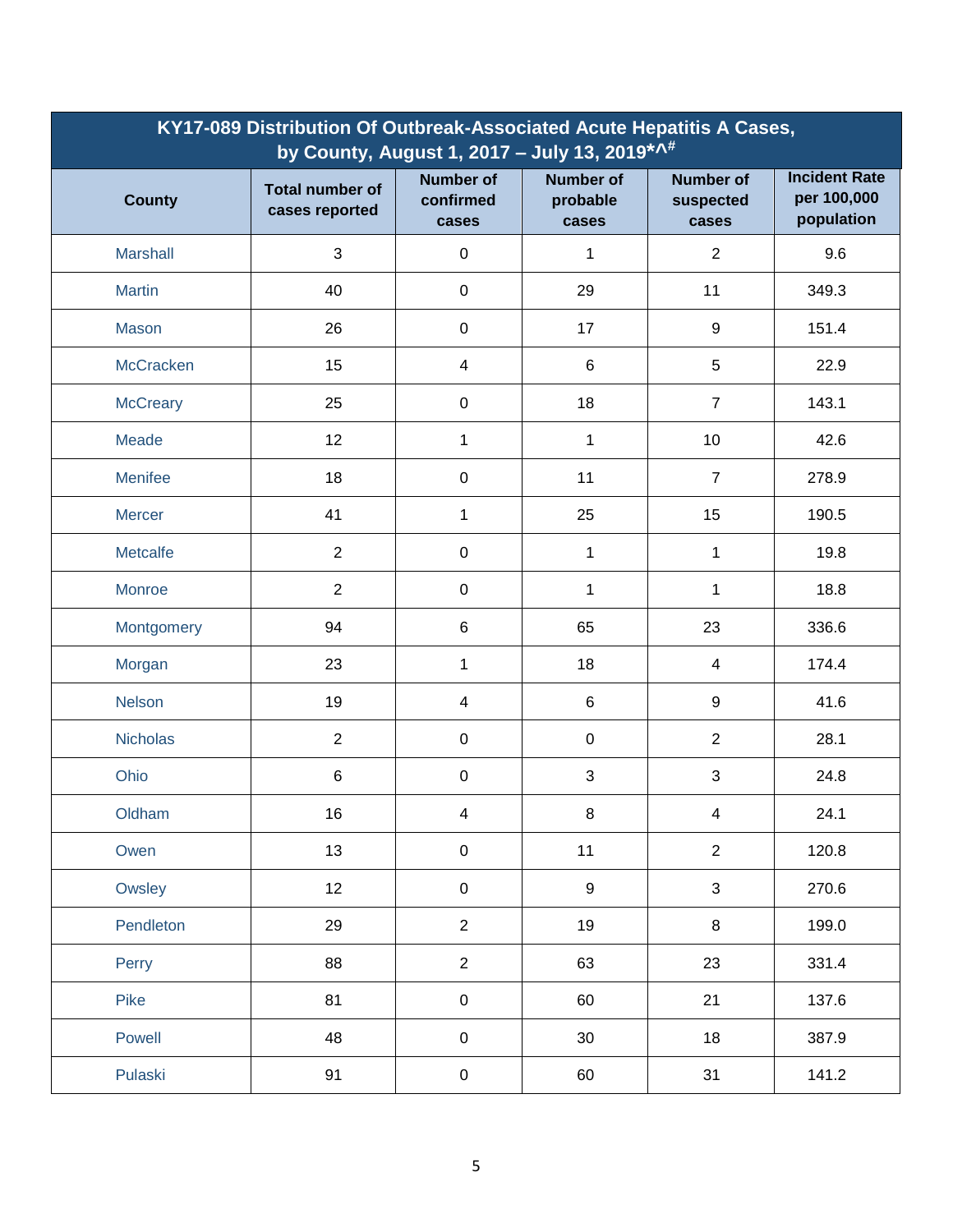| KY17-089 Distribution Of Outbreak-Associated Acute Hepatitis A Cases,<br>by County, August 1, 2017 - July 13, 2019 *** |                                          |                                        |                                       |                                        |                                                   |
|------------------------------------------------------------------------------------------------------------------------|------------------------------------------|----------------------------------------|---------------------------------------|----------------------------------------|---------------------------------------------------|
| <b>County</b>                                                                                                          | <b>Total number of</b><br>cases reported | <b>Number of</b><br>confirmed<br>cases | <b>Number of</b><br>probable<br>cases | <b>Number of</b><br>suspected<br>cases | <b>Incident Rate</b><br>per 100,000<br>population |
| Robertson                                                                                                              | 1                                        | $\pmb{0}$                              | 1                                     | 0                                      | 46.9                                              |
| Rockcastle                                                                                                             | 25                                       | $\pmb{0}$                              | 15                                    | 10                                     | 149.7                                             |
| Rowan                                                                                                                  | 48                                       | 1                                      | 31                                    | 16                                     | 195.8                                             |
| <b>Russell</b>                                                                                                         | 3                                        | $\boldsymbol{0}$                       | $\overline{2}$                        | 1                                      | 16.9                                              |
| <b>Scott</b>                                                                                                           | 28                                       | $\boldsymbol{0}$                       | 18                                    | 10                                     | 51.0                                              |
| Shelby                                                                                                                 | 26                                       | 9                                      | 14                                    | 3                                      | 54.8                                              |
| Simpson                                                                                                                | $\,8\,$                                  | 1                                      | 6                                     | 1                                      | 44.2                                              |
| Spencer                                                                                                                | $\,8\,$                                  | 3                                      | 4                                     | 1                                      | 43.2                                              |
| <b>Taylor</b>                                                                                                          | 50                                       | $\overline{2}$                         | 35                                    | 13                                     | 196.3                                             |
| <b>Todd</b>                                                                                                            | 1                                        | 1                                      | $\mathsf 0$                           | $\pmb{0}$                              | 8.2                                               |
| <b>Trigg</b>                                                                                                           | 4                                        | $\boldsymbol{0}$                       | 4                                     | $\pmb{0}$                              | 27.7                                              |
| Union                                                                                                                  | $\overline{2}$                           | $\pmb{0}$                              | $\mathbf{1}$                          | 1                                      | 13.6                                              |
| Warren                                                                                                                 | 44                                       | $\boldsymbol{9}$                       | 26                                    | 9                                      | 34.1                                              |
| Washington                                                                                                             | $\boldsymbol{9}$                         | $\boldsymbol{0}$                       | 6                                     | 3                                      | 74.2                                              |
| Wayne                                                                                                                  | $\overline{7}$                           | 1                                      | $\overline{2}$                        | 4                                      | 33.8                                              |
| Webster                                                                                                                | 4                                        | $\overline{2}$                         | 1                                     | 1                                      | 30.7                                              |
| Whitley                                                                                                                | 197                                      | 8                                      | 105                                   | 84                                     | 544.0                                             |
| Wolfe                                                                                                                  | 26                                       | $\pmb{0}$                              | 18                                    | 8                                      | 357.9                                             |
| Woodford                                                                                                               | 14                                       | $\pmb{0}$                              | 10 <sup>1</sup>                       | $\overline{4}$                         | 53.1                                              |
| <b>Total Number of Cases:</b>                                                                                          | 4793                                     | 693                                    | 2765                                  | 1335                                   | 107.6                                             |

\* Cases are reported based on date of specimen collection.

 $\Lambda$  Denotes a county where cases have not been previously identified.

# As genotyping results become available, cases may be excluded if they do not meet the outbreak case definition. Cases in the following counties have been excluded from the outbreak case count this week: None.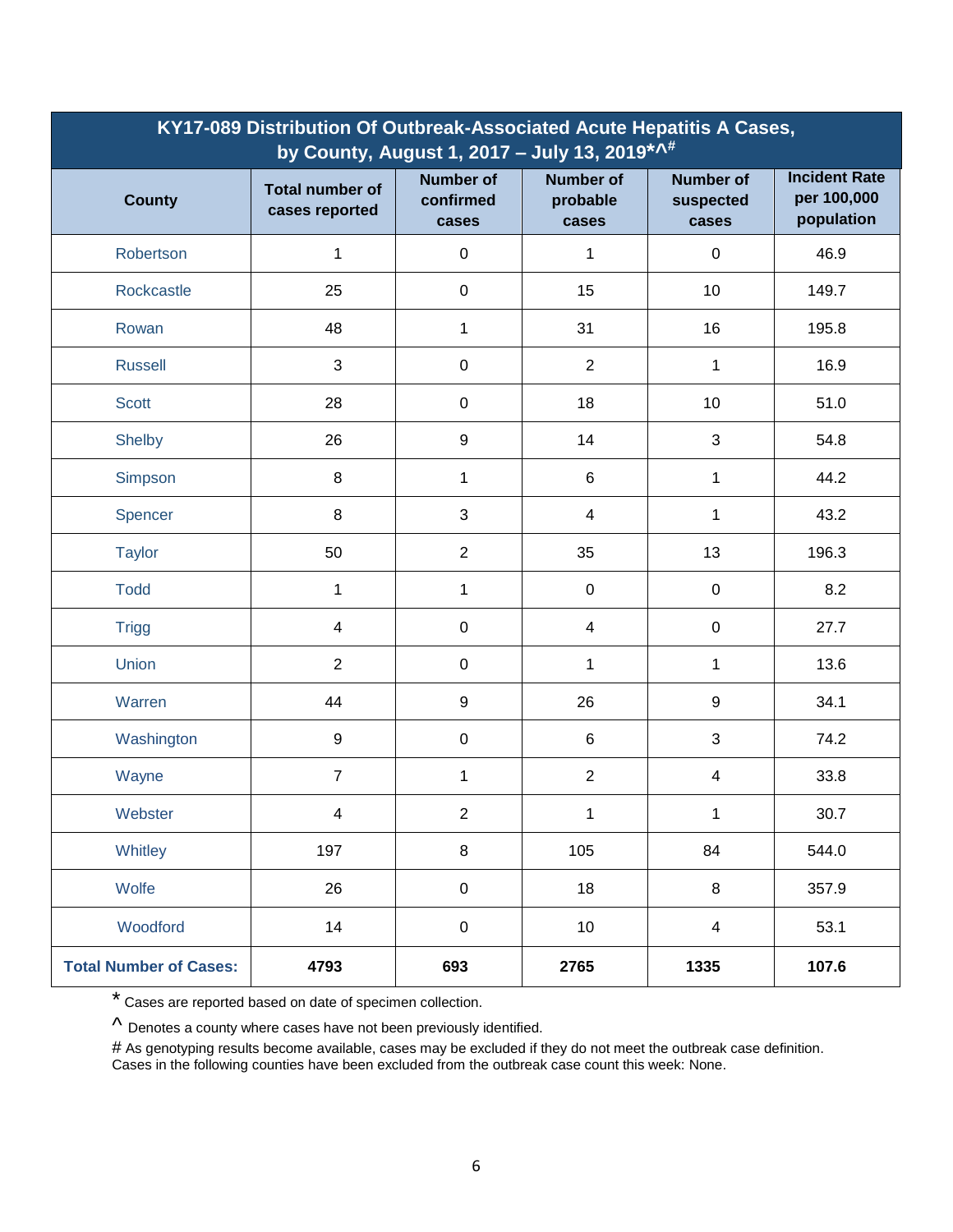

**Figure 1: Hepatitis A Vaccine Doses Administered, Public Health Versus All Other Providers, as Reported to the Kentucky Immunization Registry**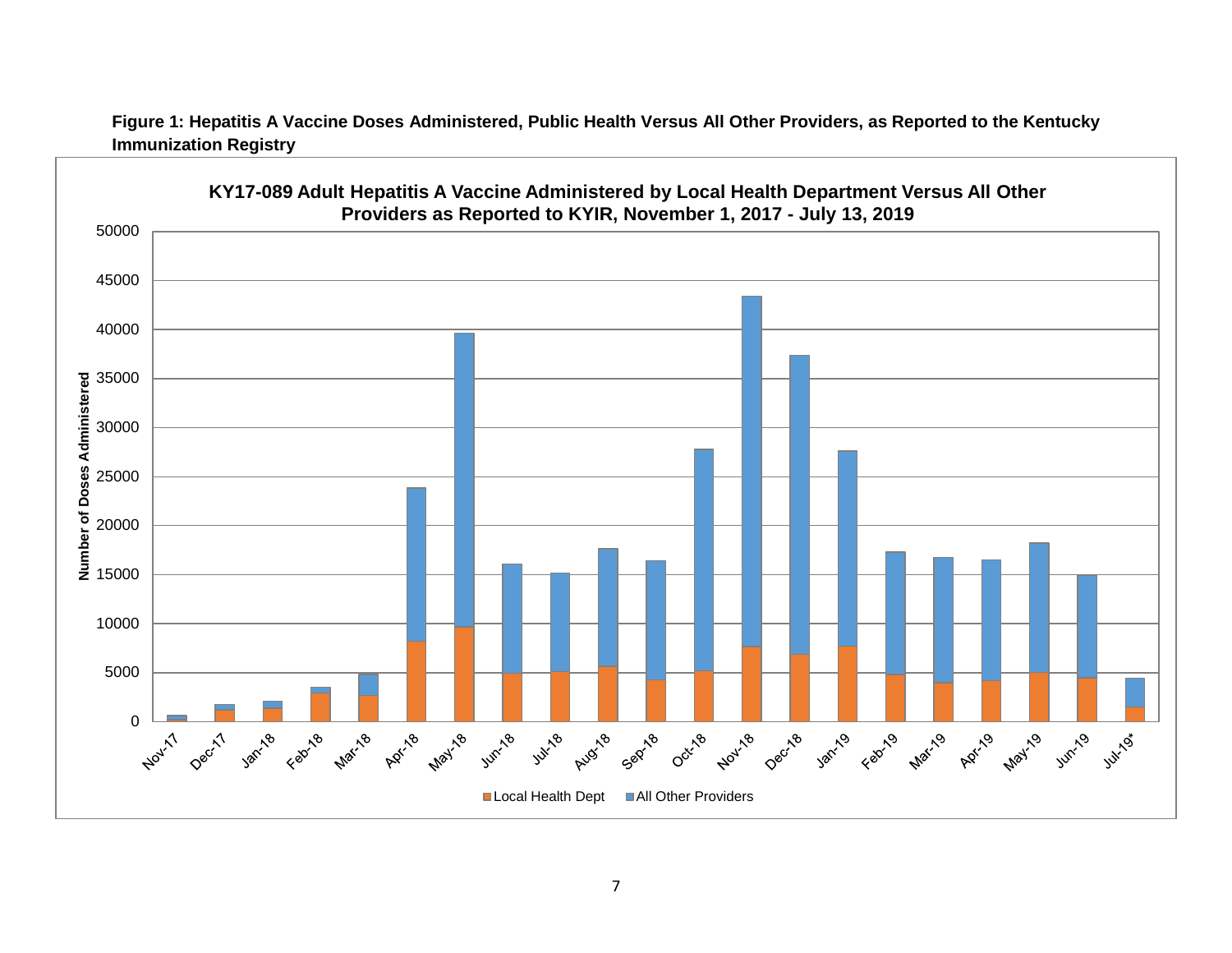**Figure 2: Geographic Distribution of Outbreak-Associated Cases by County**

# KY17-089 Distribution of Outbreak-Associated Acute Hepatitis A Cases by County, August 1, 2017 - July 13, 2019



 $n = 110$  counties with outbreak-associated cases

Counties where cases have not previously been identified: Cumberland.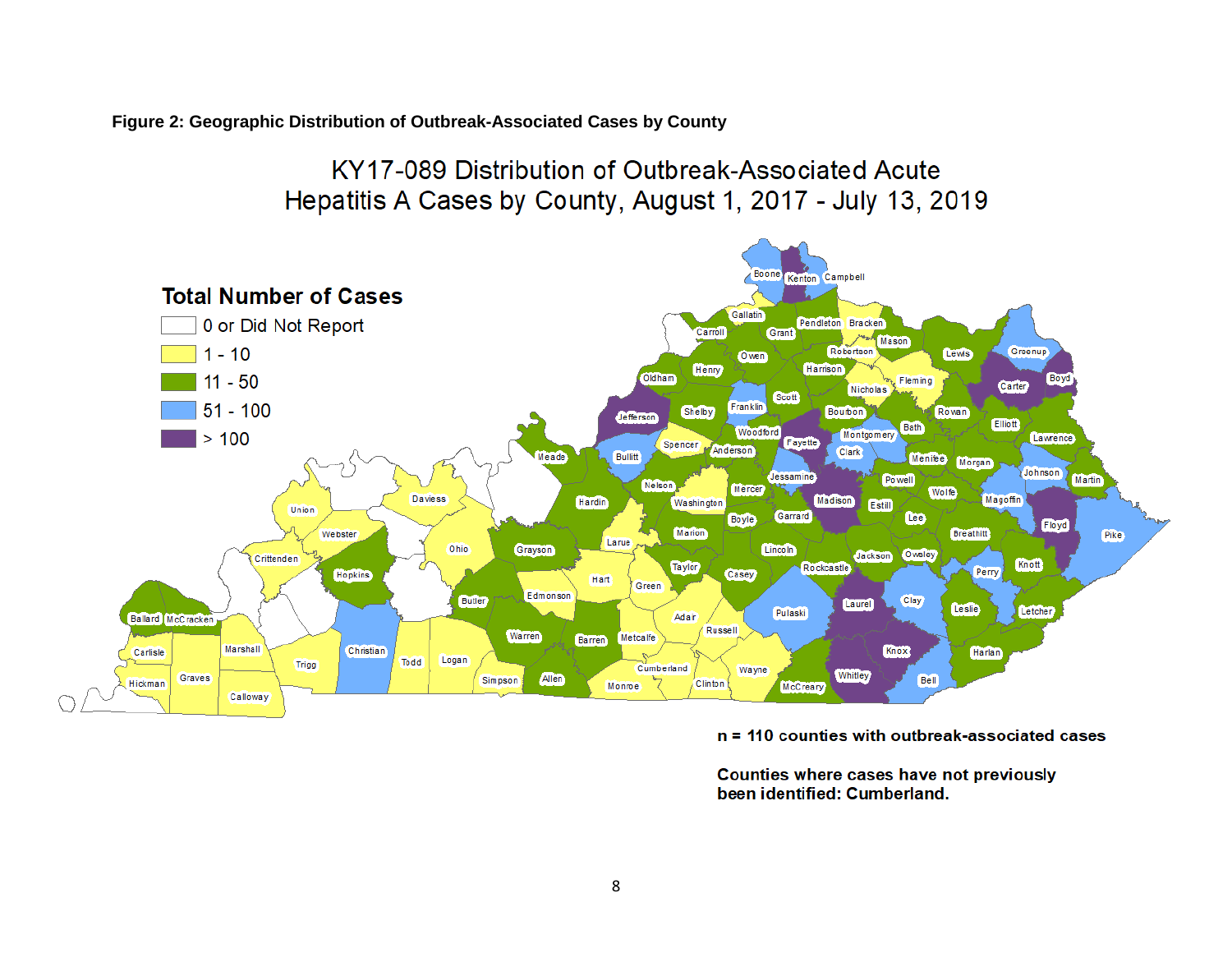**Figure 3: Incidence of Outbreak-Associated Cases by County**

## KY17-089 Incidence of Outbreak-Associated Acute Hepatitis A Cases by County, August 1, 2017 - July 13, 2019



The KY incidence rate is 107.6 per 100,000. Note: Rates calculated from numerators less than 20 may not be reliably used to determine trends.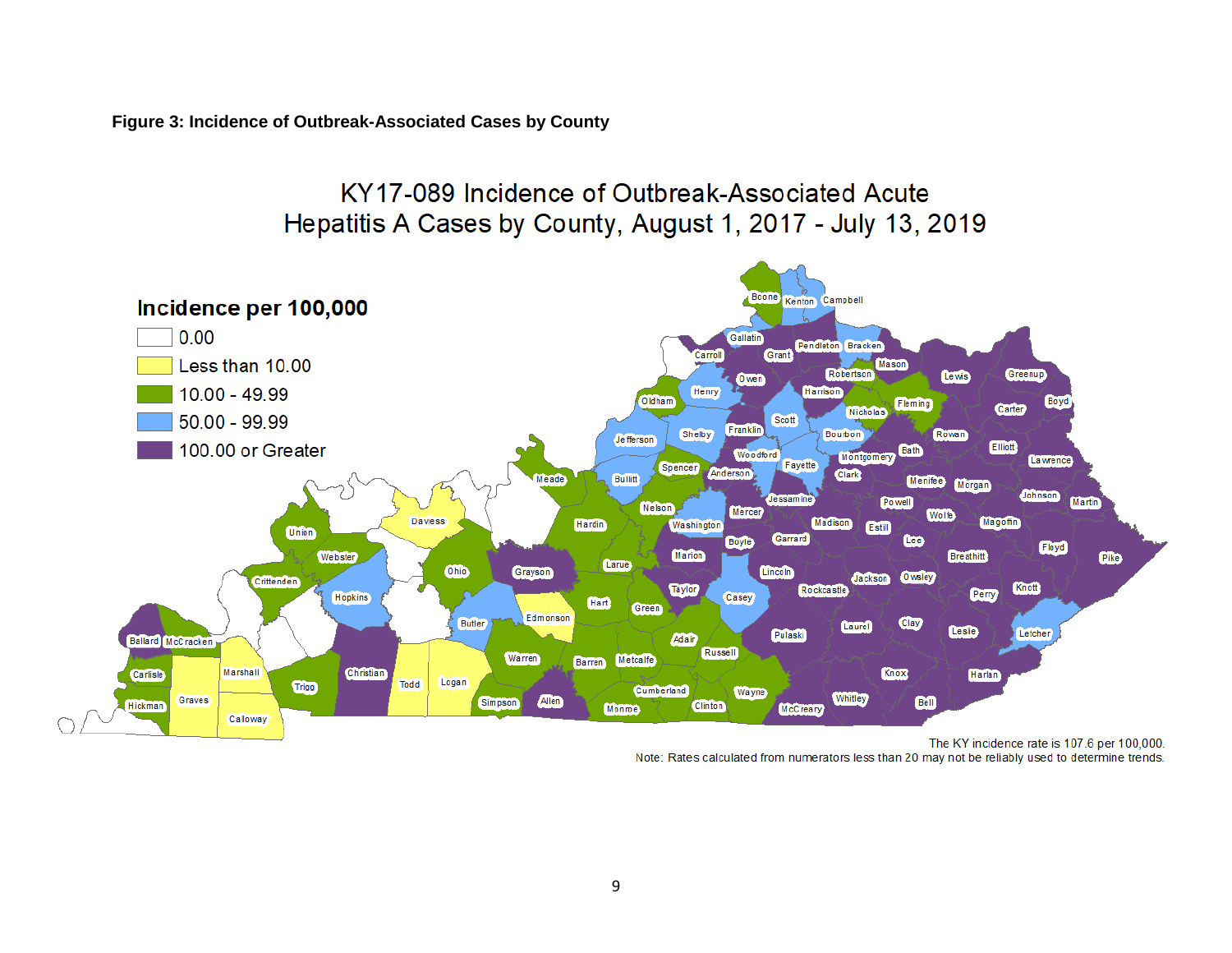**Figure 4: Incidence and Distribution of Outbreak-Associated Cases in the Last 30 Days, by County**

# KY17-089 Incidence of Outbreak-Associated Acute Hepatitis A Cases by County\*, June 13 - July 13, 2019



Note: Rates calculated from numerators less than 20 may not be reliably used to determine trends.

\*Case count for the last 30 days is displayed beside county name. Statewide outbreak-associated case count over the last 30 days is 58.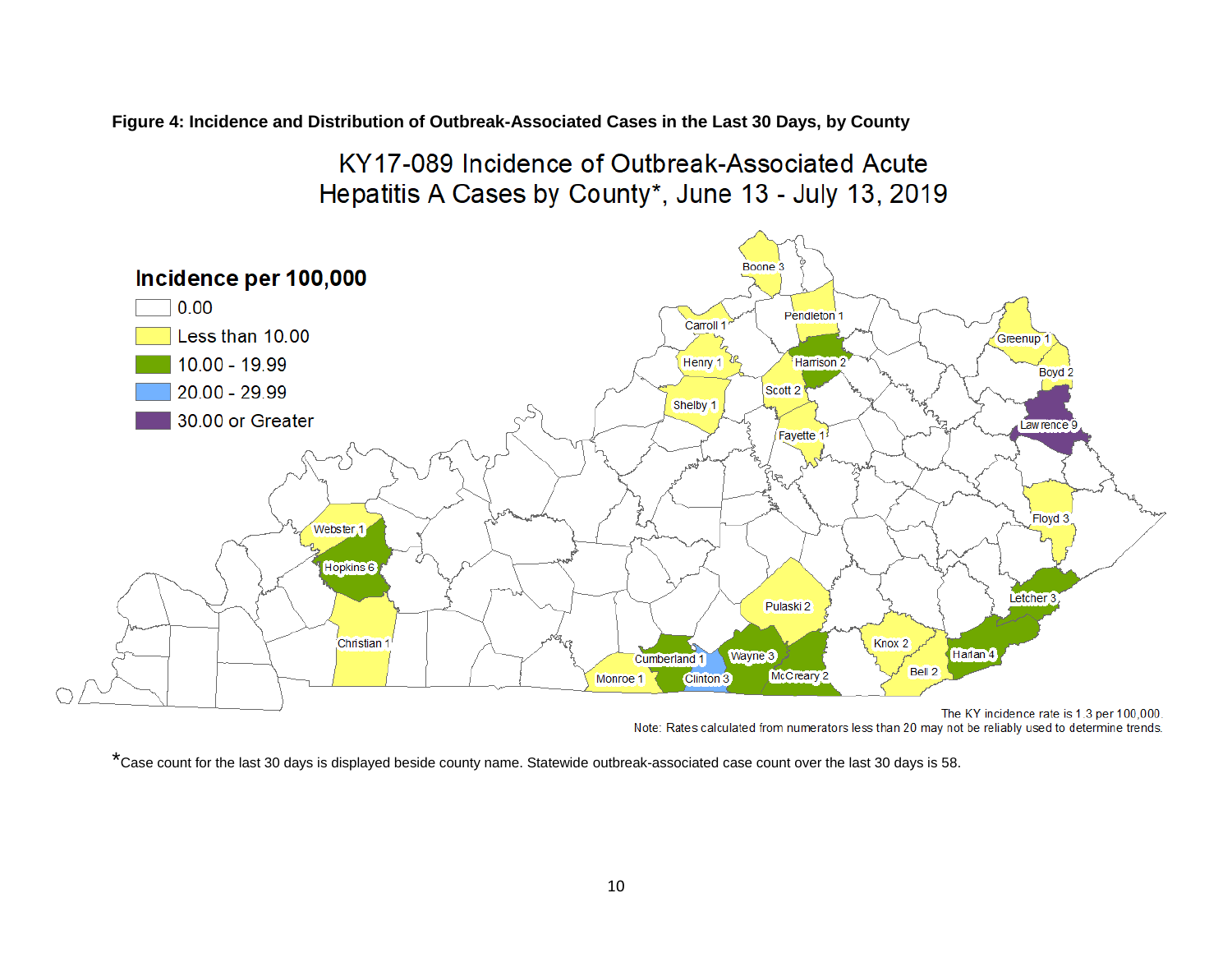



\*The mean age of cases is 37.6 years, and the median age is 36.0 years.

#### **Table 3: Frequent Risk Factors of Outbreak-associated Cases**

| KY17-089 Risk Factors of Outbreak-Associated Acute<br>Hepatitis A Cases, August 1, 2017 - July 13, 2019 <sup>#^</sup> |                                                                        |  |  |  |
|-----------------------------------------------------------------------------------------------------------------------|------------------------------------------------------------------------|--|--|--|
| <b>Risk Factor</b>                                                                                                    | <b>Number of Cases</b><br><b>Reporting Risk Factor</b><br>$(n=3871)^*$ |  |  |  |
| Homelessness + No/Unk Illicit Drug Use                                                                                | 57 (1.5%)                                                              |  |  |  |
| Illicit Drug Use + No/Unk Homelessness                                                                                | 2779 (72%)                                                             |  |  |  |
| Homelessness + Illicit drug use                                                                                       | 300 (7.7%)                                                             |  |  |  |
| No Outbreak-Related Risk Factors                                                                                      | 735 (19%)                                                              |  |  |  |

**\*** Risk factor information is unavailable for 922 (19.2%) of all outbreak-associated cases.

**#** The percentages in the table may add up to greater than 100 percent due to rounding.

**^** 36 MSM cases have been reported. Of those, 11 have reported no other risk factors. MSM is not considered an outbreak-related risk factor.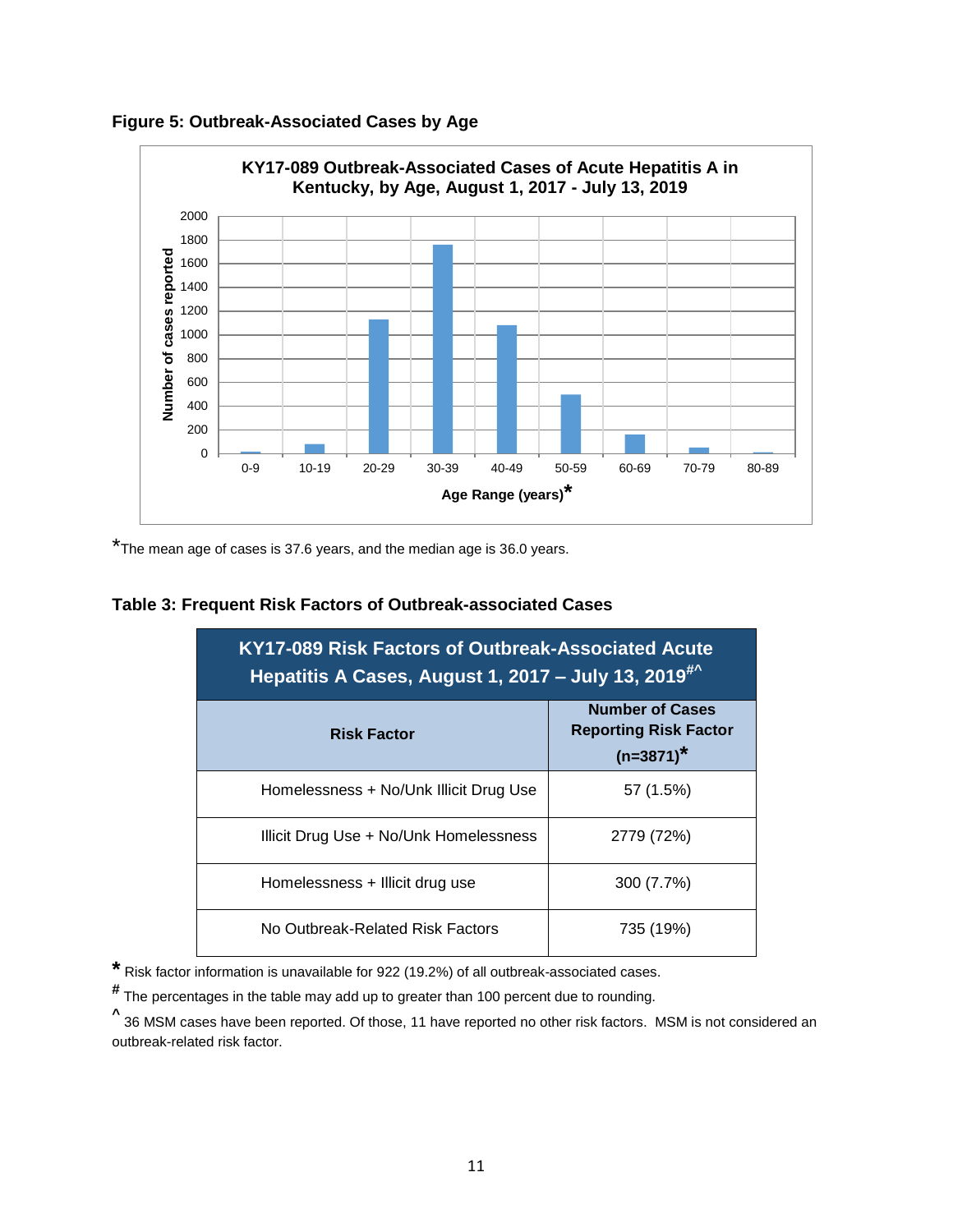

**Figure 6: Epidemic-curve (Epi-Curve) of Outbreak-Associated Cases, by Week of Specimen Collection**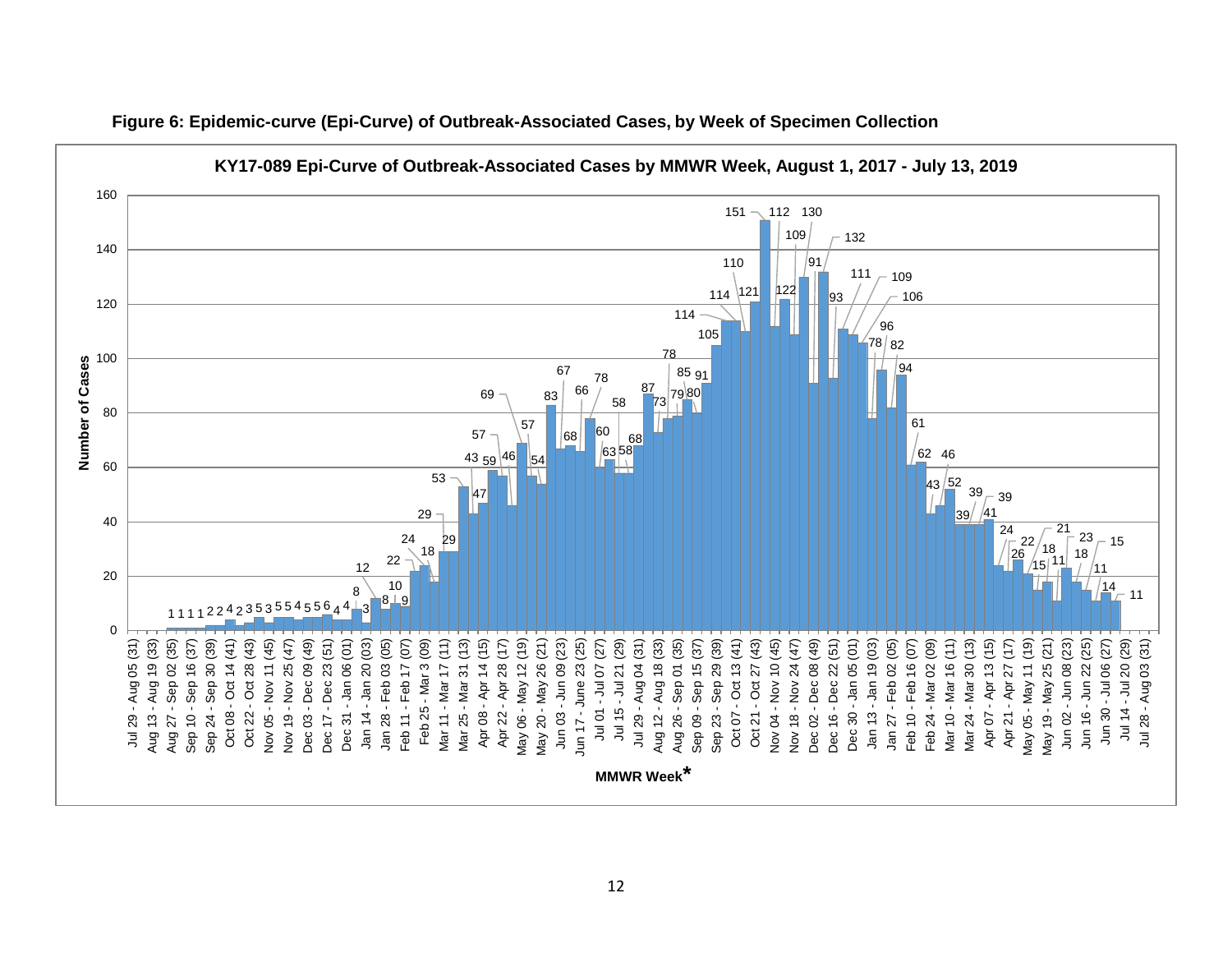

**Figure 7\*: Epidemic-curve (Epi-Curve) of Outbreak-Associated Cases, by Month of Specimen Collection**

\*Note: As of the report ending July 6, 2019, this figure will be based on date of specimen collection rather than date of onset to be consistent with other figures.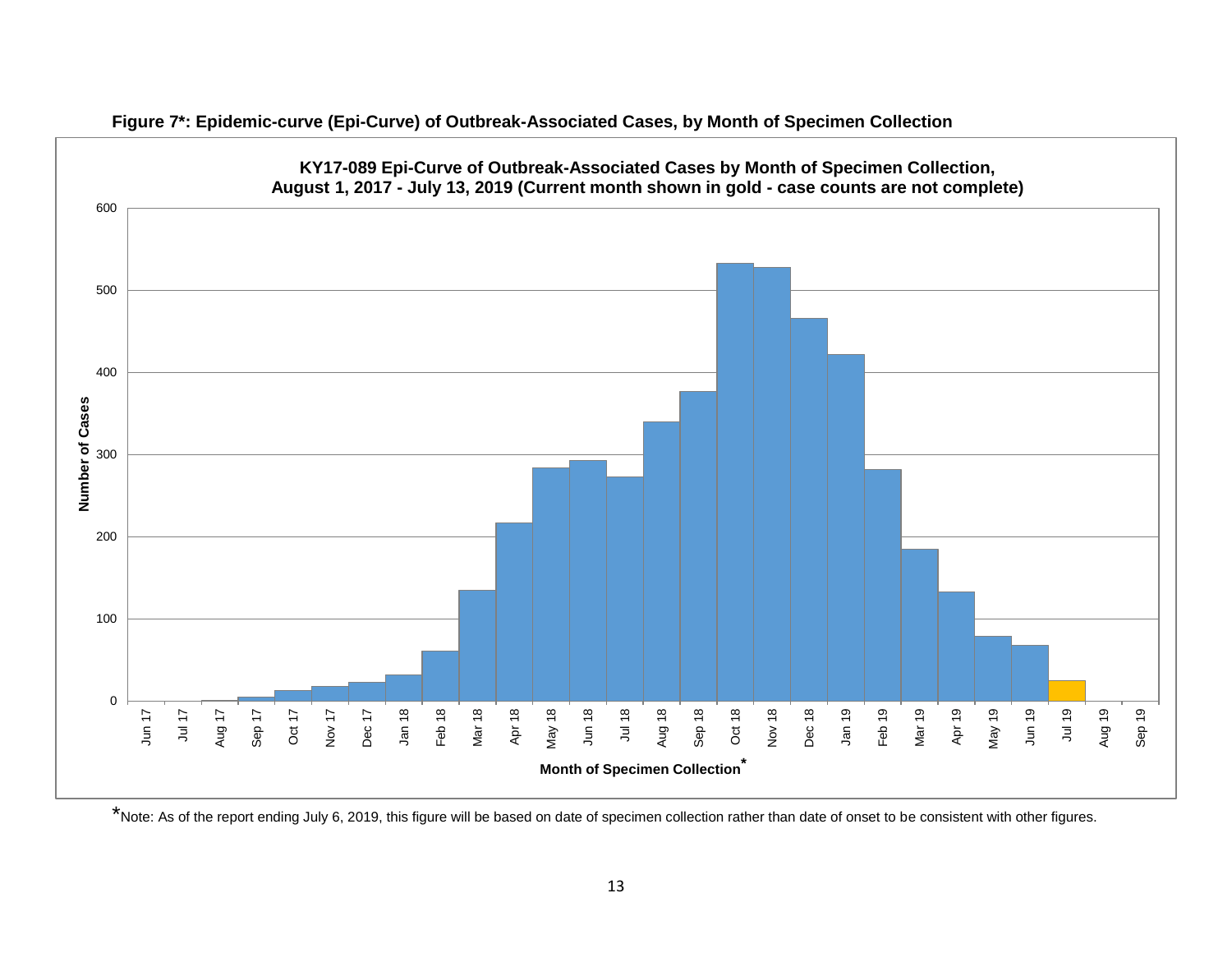

**Figure 8: Case Count Comparison of Acute Hepatitis A cases, Jefferson County versus Non-Jefferson Counties**